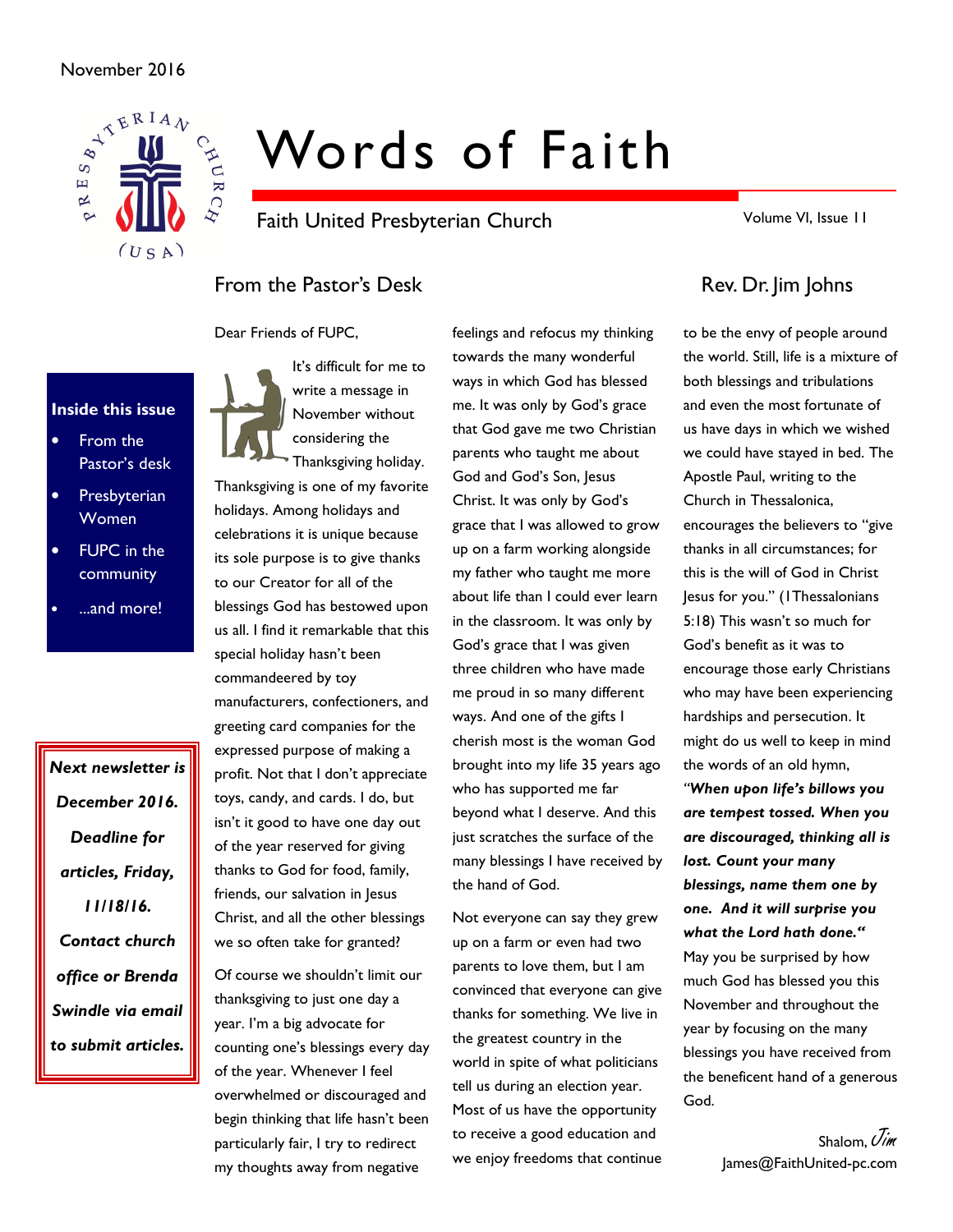# Page 2 Words of Faith

## Presbyterian Women Mary Marxer

FUPC Women are into their new year of Bible study with "Who Is Jesus?" Books are available for \$10 in the office or at your circle meeting or from your circle leader.

Tuesday Morning Circle-2nd Tuesday, 10:30 am. Next meeting, 11/8. Circle moderator, Linnie Hinkle.

Thursday Morning Circle-2nd Thursday, NEW TIME, 10 am at the church, Next meeting, 11/10.

Tuesday Evening Circle-3rd Tuesday, 7:00 pm in members homes. Next meeting, 11/15, Circle moderator, Irene Simpson.

The Starboard Stitchers will next meet on Tuesday, November 1 at 1:00 pm at the church. All are invited to come help them

stuff fabric animals. These animals go to toddlers when they get their shots at the North Dallas Shared Ministries clinic.

# **Outreach & Evangelism Controllering Controllering Controllering Controllering Controllering Controllering Controllering Controllering Controllering Controllering Controllering Controllering Controllering Controllering Con**

Monthly Pancake Community Breakfast will be Nov. 12 from 8-10am. Come join us and meet your neighbors and friends.



Metrocrest Services—We will again collect for the annual Santa Store on Nov. 27, Dec. 4, and 11. Bring your donations to church and place them in the narthex by our tree. List of items suggested:

#### Infants

sleepers & toddler clothes; diapers (size 3-6) & wipes push / pull / riding toys play gyms; car seats; educational games

#### Children

large plastic toys; baby dolls & accessories; play dish sets trucks, cars, tools; DVDs & CDs; pajamas scooters/skateboards; hooded sweatshirts tricycles & bicycles; sport helmets & safety equipment remote controlled toys; educational software

#### Family

comforters/blankets sheets/towels/pillows sleeping bags iron/ironing boards pots/pans and silverware boxed glasses and dish sets household cleaning products boom boxes, DVD player

#### Preteen/Teen

(Preteen & Teen gifts are always in short supply.) college logo sweats boom boxes/radios cameras/watches fleece stadium blankets gym bags/sports equip. wallets/silver jewelry sets DVDs & CDs



personal hair, nail, and cosmetic product sets Walmart, Target gift cards

You can sign up to help sort or stock or restock on the Metrocrest website. www.metrocrestsocialservices.org

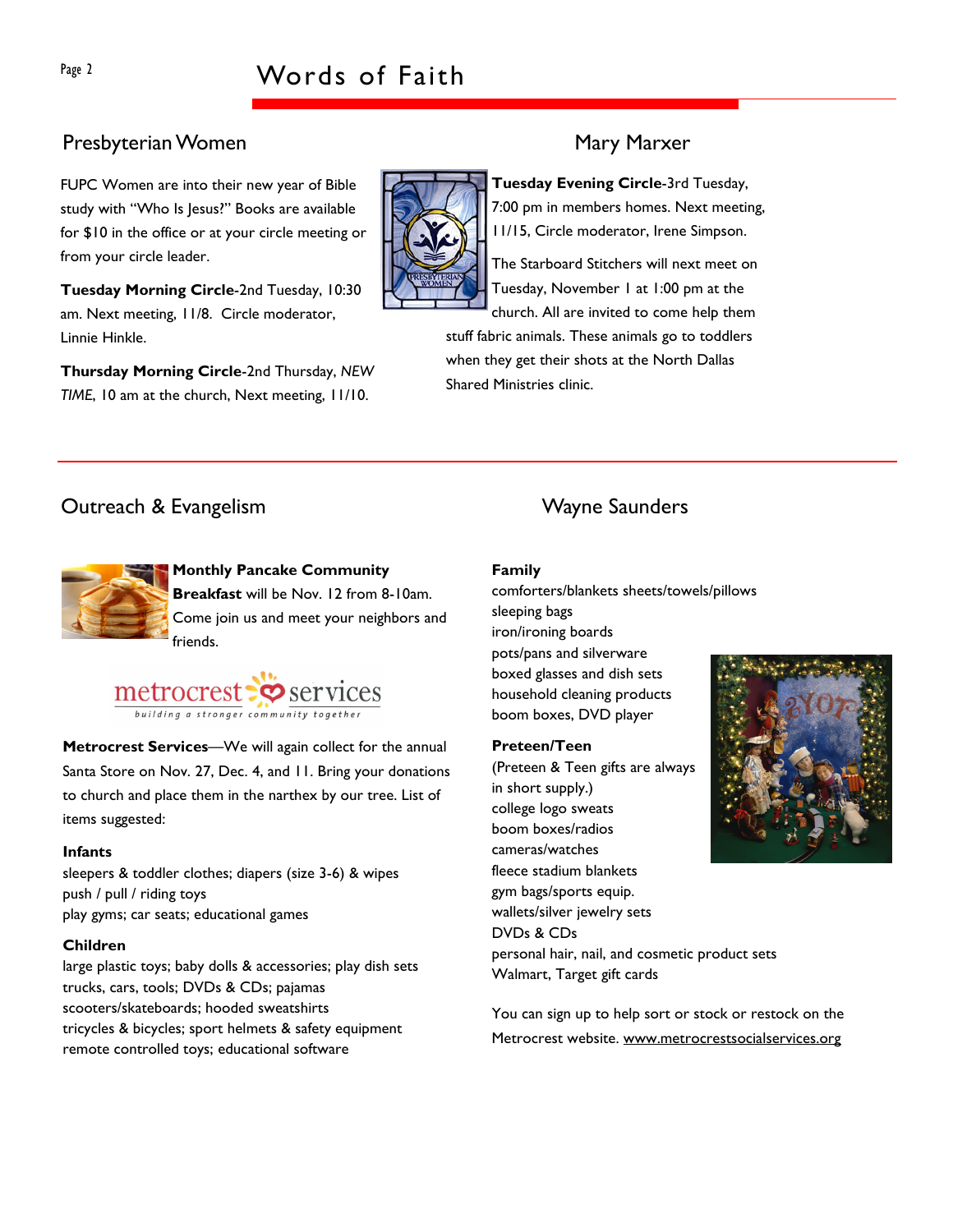# Happy Birthday!

November 1 Cheryl Sparks November 4 ※ Kay McLellan November 7 Clark Penfold November 9 Margaret Jones

| November 10 |                 |  |  |  |  |
|-------------|-----------------|--|--|--|--|
|             | Pepper Durholz  |  |  |  |  |
| November 16 |                 |  |  |  |  |
|             | ※ Terry Johns   |  |  |  |  |
| November 18 |                 |  |  |  |  |
|             | * Gerry Nichols |  |  |  |  |
| November 20 |                 |  |  |  |  |
|             | ※ Sharon Meurer |  |  |  |  |

| November 21        |                    |  |  |  |  |
|--------------------|--------------------|--|--|--|--|
|                    | *  ewell Haworth   |  |  |  |  |
| November 23        |                    |  |  |  |  |
|                    | <b>Betty Laney</b> |  |  |  |  |
|                    | * Wade Yost        |  |  |  |  |
| <b>November 24</b> |                    |  |  |  |  |
|                    | ※ Teresa Nelson    |  |  |  |  |
| November 30        |                    |  |  |  |  |
|                    | ※ David Pierce     |  |  |  |  |



# Notes & News from the Pews

#### Prayers for:

Oscar Bennedsen

Prayer Concerns

- Dale Durcholz
- **Elizabeth Hendricks**
- Roger Jones
- Ray Kirchmeyer (David's brother)
- **Lilas Kinch**
- Sugie Maxfield
- Sherrard Family
- Dorothea Sooby
- Alan Swope

### Rehab/At Home:

- ♥ Earl Blackney
- ♥ Lois Davenport
- ♥ Bobbie & J.R. Jones
- ♥ Margaret Jones
- ♥ Henry Knight
- ♥ Betty Laney
- ♥ Joanne McKnight
- ♥ Anne Mobley
- Wanda Mosher
- **Freddie Simmons**
- **Betty Van**

----------------------------------

#### Kathleen Ferguson & Gary Klein 4703 Denia Way Oceanside, CA 92056

Temporary Address (through December)



Please remember to notify the church office of your information changes.

#### Dear FUPC,

We extend our sympathy to the membership of Faith United and the Walden family. We received the news of Ms. Walden's passing with heavy hearts. We will keep everyone in our thoughts and prayers. We will miss the generosity and kindness of Ms. Walden.

With sympathy, Fabian Hypolite, Principal William L. Cabell Elementary

### Poinsettias 2016

It is time to place your order for poinsettias. We will take orders Sundays 11/6, 11/13 & 11/20. You may place this form in the offering trays, box in Narthex, or return to the church office by Monday, November 21, 2016. Please note "for poinsettias" in the memo section if paying by check.

I (we) wish to order \_\_\_\_\_\_\_\_\_\_\_\_ poinsettias at \$10.00 each. Please check one:<br>Quantity

Payment included Wish to pay later

Name(s):

2.

Please print the following dedication(s) for my (our) poinsettias.

1.